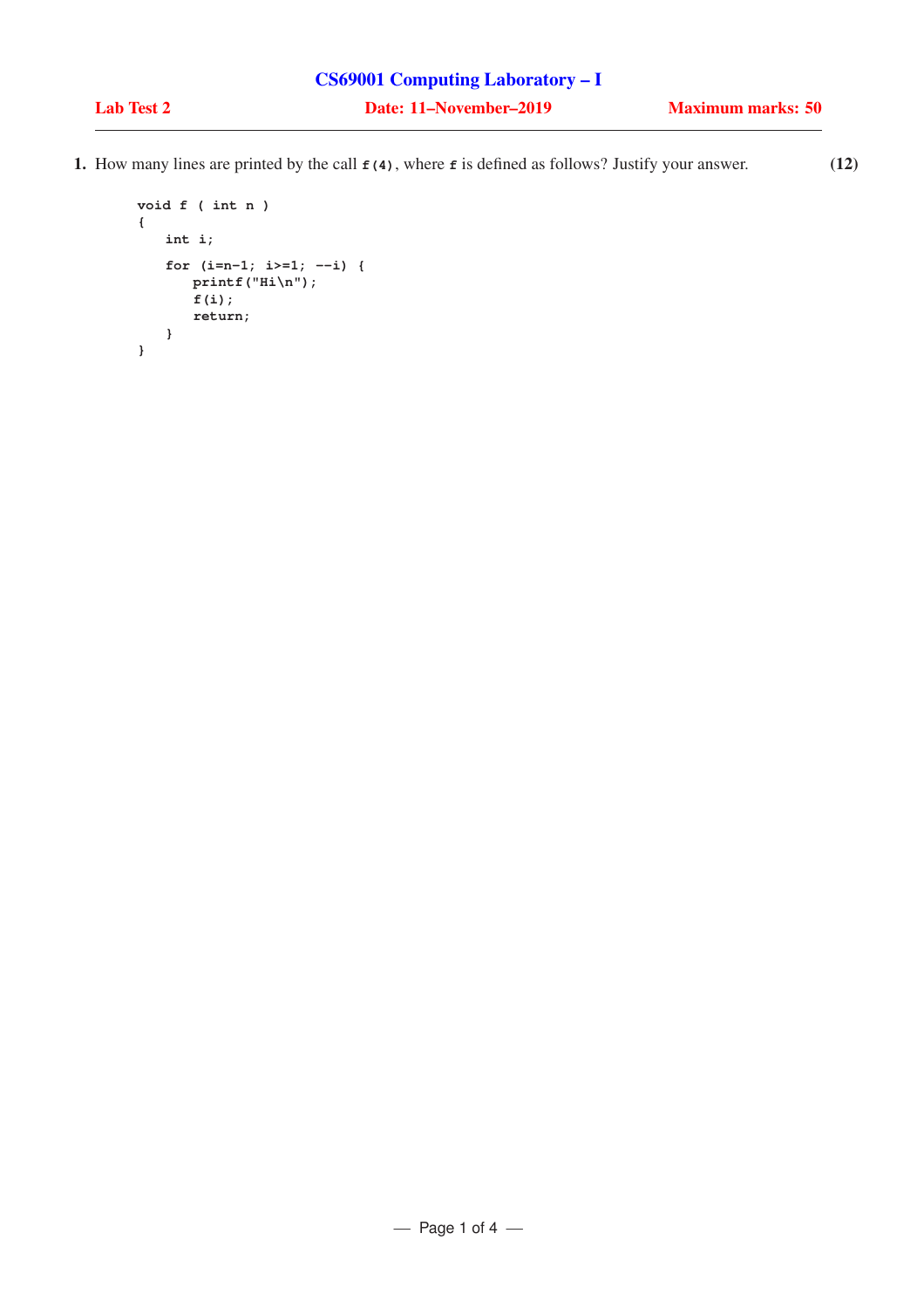2. A game is played among three processes  $P_0$ ,  $P_1$ ,  $P_2$ . Initially, there are N coins in a bag. One of the three players starts the game. Then, the processes cyclically make moves. For example, if  $P_1$  starts the game, then the moves are taken by  $P_1$ ,  $P_2$ ,  $P_0$ ,  $P_1$ ,  $P_2$ ,  $P_0$ ,  $P_1$ ,  $P_2$ ,... (in that sequence). In each move, a player takes *t* coins from the bag subject to two restrictions: (1)  $1 \le t \le 5$ , and (2) *t* cannot be the same as any one of the last three moves. Near the end, when no moves in the range  $1 \le t \le 5$  are allowed (for example, only 2 coins are left, and the last three moves are  $4,2,1$ ), the choice  $t = 0$  is allowed. The game stops when all coins are taken from the bag. The player having collected the maximum number of coins wins.

The process you launch by running your code is called *Q*. This process forks the three child processes  $P_0, P_1, P_2$  (the players). A shared array *M* of four integers is used to store the current state of the game. *M*[0] stores the number of coins left, whereas  $M[1], M[2], M[3]$  store the last three moves  $(M[3])$  is the most recent move). In order to sequence the moves among the players, a semaphore array *S* with three semaphores is used. For  $i = 0, 1, 2$ , Player  $P_i$  waits on  $P_i$  and signals  $P_{i+1}$ , where  $i+1$  is treated modulo 3.

In the following parts, write code snippets for specific subtasks. You do not have to write the entire code. Assume that **P()** and **V()** operations are defined. You should declare all variables used in your snippets.

(a) Write the initialization code to be run by *Q*. This involves two tasks. First, *Q* creates and initializes the shared memory *M*. Assume that *N* is supplied by the user. So *Q* sets  $M[0] = N$ , and  $M[1] = M[2] = M[3] = 0$ . *Q* also creates an array *S* of three semaphores, and sets the value of each semaphore to zero. (12)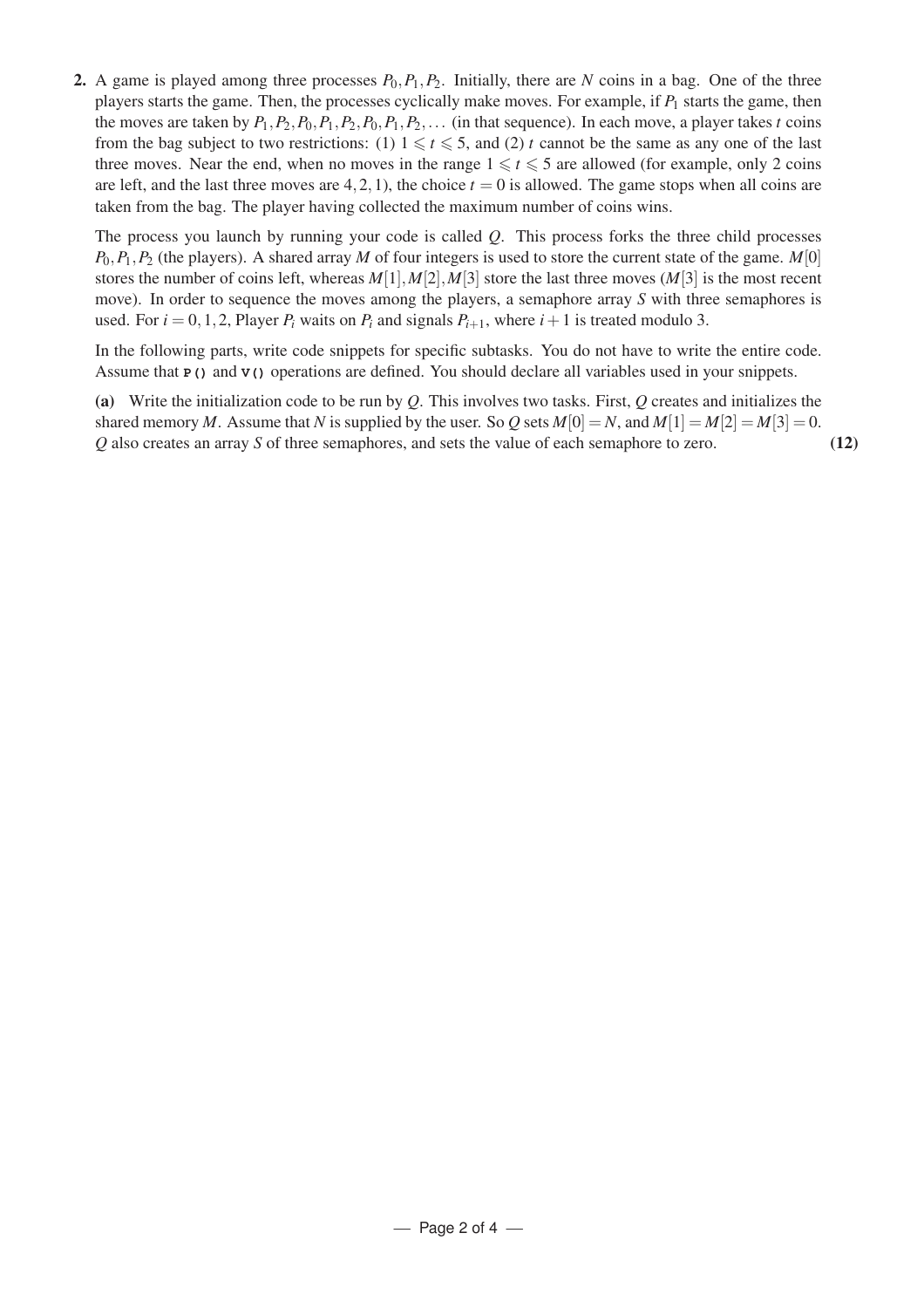(b) The parent process  $Q$  forks the player processes  $P_0, P_1, P_2$ . Each player process calls a function **playgame()** immediately after it is forked (this function is to be implemented in Part (c)). *Q* chooses a random process  $i \in \{0, 1, 2\}$ , and signals the *i*-th semaphore in *S*, so that this  $P_i$  starts the game. *Q* then waits for all the player processes to exit. After this, *Q* removes the shared-memory segment and the semaphore array, and exits. Write this part of the code (starting from the forking of the player processes). (12)